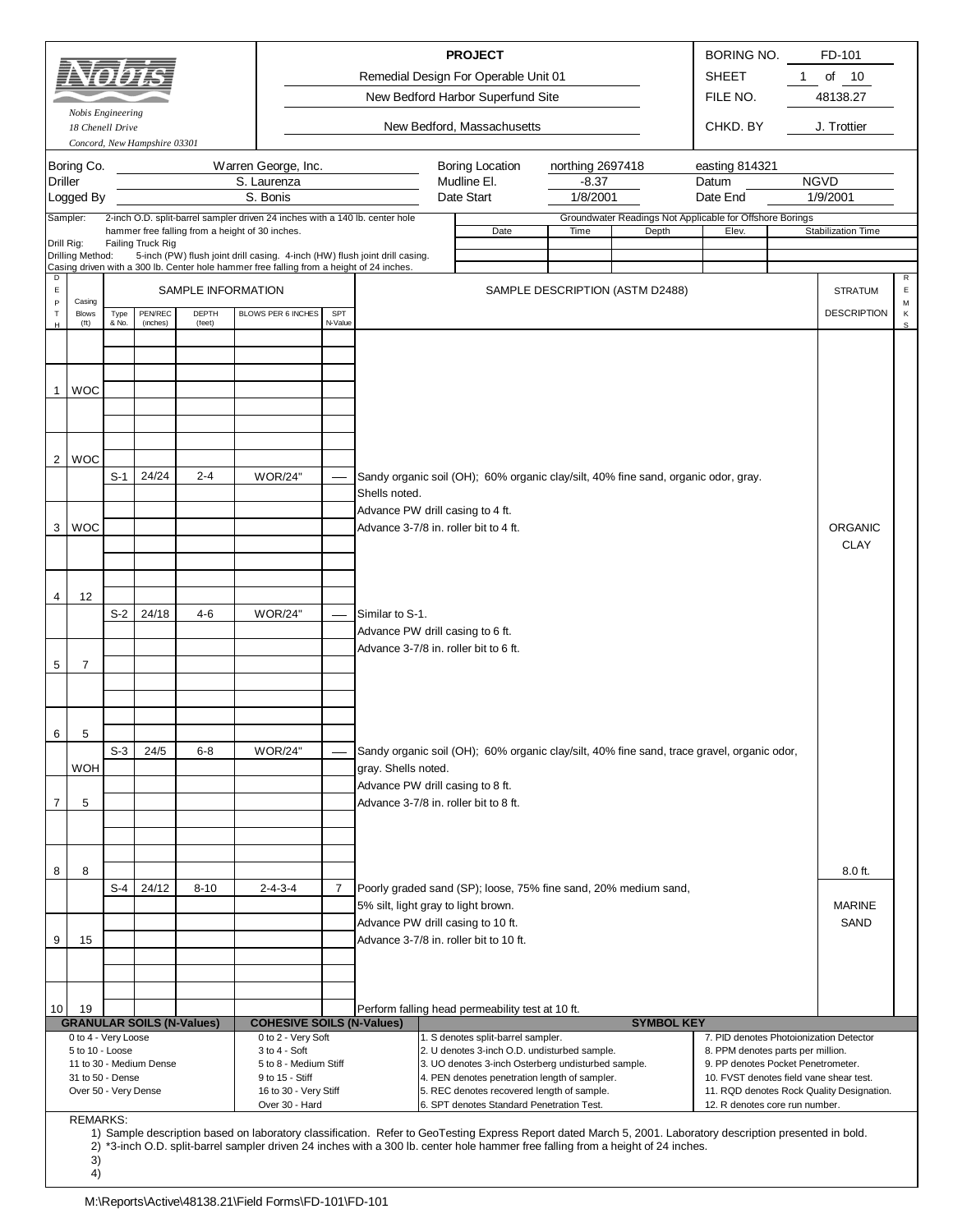|                | Nobis Engineering       |                |                                  |                                                 |                                                                                                                                                                         |              |                                | <b>PROJECT</b><br>Remedial Design For Operable Unit 01<br>New Bedford Harbor Superfund Site                                                                 |                                         |                                                          | <b>BORING NO.</b><br><b>SHEET</b><br>FILE NO.                           | 2 | FD-101<br>of<br>10<br>48138.27            |                   |
|----------------|-------------------------|----------------|----------------------------------|-------------------------------------------------|-------------------------------------------------------------------------------------------------------------------------------------------------------------------------|--------------|--------------------------------|-------------------------------------------------------------------------------------------------------------------------------------------------------------|-----------------------------------------|----------------------------------------------------------|-------------------------------------------------------------------------|---|-------------------------------------------|-------------------|
|                | 18 Chenell Drive        |                | Concord, New Hampshire 03301     |                                                 |                                                                                                                                                                         |              |                                | New Bedford, Massachusetts                                                                                                                                  |                                         |                                                          | CHKD. BY                                                                |   | J. Trottier                               |                   |
| <b>Driller</b> | Boring Co.<br>Logged By |                |                                  |                                                 | Warren George, Inc.<br>S. Laurenza<br>S. Bonis                                                                                                                          |              |                                | Boring Location<br>Mudline El.<br>Date Start                                                                                                                | northing 2697418<br>$-8.37$<br>1/8/2001 |                                                          | easting 814321<br>Datum<br>Date End                                     |   | <b>NGVD</b><br>1/9/2001                   |                   |
| Sampler:       |                         |                |                                  |                                                 | 2-inch O.D. split-barrel sampler driven 24 inches with a 140 lb. center hole                                                                                            |              |                                |                                                                                                                                                             |                                         | Groundwater Readings Not Applicable for Offshore Borings |                                                                         |   |                                           |                   |
| Drill Rig:     |                         |                | Failing Truck Rig                | hammer free falling from a height of 30 inches. |                                                                                                                                                                         |              |                                | Date                                                                                                                                                        | Time                                    | Depth                                                    | Elev.                                                                   |   | <b>Stabilization Time</b>                 |                   |
|                | Drilling Method:        |                |                                  |                                                 | 5-inch (PW) flush joint drill casing. 4-inch (HW) flush joint drill casing.<br>Casing driven with a 300 lb. Center hole hammer free falling from a height of 24 inches. |              |                                |                                                                                                                                                             |                                         |                                                          |                                                                         |   |                                           |                   |
| D<br>E         |                         |                |                                  | SAMPLE INFORMATION                              |                                                                                                                                                                         |              |                                |                                                                                                                                                             |                                         | SAMPLE DESCRIPTION (ASTM D2488)                          |                                                                         |   | <b>STRATUM</b>                            | R<br>E            |
| P<br>T.        | Casing<br><b>Blows</b>  | Type           | <b>PEN/REC</b>                   | DEPTH                                           | BLOWS PER 6 INCHES                                                                                                                                                      | SPT          |                                |                                                                                                                                                             |                                         |                                                          |                                                                         |   | <b>DESCRIPTION</b>                        | М<br>Κ            |
| н              | (t <sub>t</sub> )       | & No.<br>$S-5$ | (inches)<br>24/12                | (feet)<br>$10 - 12$                             | $5 - 2 - 4 - 5$                                                                                                                                                         | N-Value<br>6 |                                | Silty sand (SM); 58% fine sand, 3% medium sand, 1% coarse sand, 1% gravel,                                                                                  |                                         |                                                          |                                                                         |   |                                           | s<br>$\mathbf{1}$ |
|                |                         |                |                                  |                                                 |                                                                                                                                                                         |              | 37% silt, grayish-brown.       |                                                                                                                                                             |                                         |                                                          |                                                                         |   |                                           |                   |
|                |                         |                |                                  |                                                 |                                                                                                                                                                         |              |                                | Advance PW drill casing to 12 ft.                                                                                                                           |                                         |                                                          |                                                                         |   |                                           |                   |
| 11             | 23                      |                |                                  |                                                 |                                                                                                                                                                         |              |                                | Advance 3-7/8 in. roller bit to 12 ft.                                                                                                                      |                                         |                                                          |                                                                         |   |                                           |                   |
|                |                         |                |                                  |                                                 |                                                                                                                                                                         |              |                                |                                                                                                                                                             |                                         |                                                          |                                                                         |   |                                           |                   |
|                |                         |                |                                  |                                                 |                                                                                                                                                                         |              |                                |                                                                                                                                                             |                                         |                                                          |                                                                         |   |                                           |                   |
| 12             | 22                      | $S-6$          | 24/16                            | $12 - 14$                                       | $4 - 3 - 5 - 5$                                                                                                                                                         | 8            |                                | Poorly graded sand (SP); loose, 60% fine sand, 40% medium sand, brown. Iron staining noted                                                                  |                                         |                                                          |                                                                         |   |                                           |                   |
|                |                         |                |                                  |                                                 |                                                                                                                                                                         |              |                                | Advance PW drill casing to 14 ft.                                                                                                                           |                                         |                                                          |                                                                         |   |                                           |                   |
|                |                         |                |                                  |                                                 |                                                                                                                                                                         |              |                                | Advance 3-7/8 in. roller bit to 14 ft.                                                                                                                      |                                         |                                                          |                                                                         |   |                                           |                   |
| 13             | 6                       |                |                                  |                                                 |                                                                                                                                                                         |              |                                |                                                                                                                                                             |                                         |                                                          |                                                                         |   |                                           |                   |
|                |                         |                |                                  |                                                 |                                                                                                                                                                         |              |                                |                                                                                                                                                             |                                         |                                                          |                                                                         |   |                                           |                   |
|                |                         |                |                                  |                                                 |                                                                                                                                                                         |              |                                |                                                                                                                                                             |                                         |                                                          |                                                                         |   |                                           |                   |
| 14             | 10                      |                |                                  |                                                 |                                                                                                                                                                         |              |                                |                                                                                                                                                             |                                         |                                                          |                                                                         |   |                                           |                   |
|                |                         | $S-7$          | 24/11                            | 14-16                                           | $3 - 1 - 1 - 5$                                                                                                                                                         | 2            | noted.                         | Silty sand (SM); very loose, 75% fine sand, 10% medium sand, 15% silt, gray. Iron staining                                                                  |                                         |                                                          |                                                                         |   |                                           |                   |
|                |                         |                |                                  |                                                 |                                                                                                                                                                         |              |                                | Advance PW drill casing to 16 ft.                                                                                                                           |                                         |                                                          |                                                                         |   |                                           |                   |
| 15             | <b>WOH</b>              |                |                                  |                                                 |                                                                                                                                                                         |              |                                | Advance 3-7/8 in. roller bit to 16 ft.                                                                                                                      |                                         |                                                          |                                                                         |   | <b>MARINE</b>                             |                   |
|                |                         |                |                                  |                                                 |                                                                                                                                                                         |              |                                |                                                                                                                                                             |                                         |                                                          |                                                                         |   | <b>SAND</b>                               |                   |
|                |                         |                |                                  |                                                 |                                                                                                                                                                         |              |                                |                                                                                                                                                             |                                         |                                                          |                                                                         |   |                                           |                   |
| 16             | 13                      |                |                                  |                                                 |                                                                                                                                                                         |              |                                |                                                                                                                                                             |                                         |                                                          |                                                                         |   |                                           |                   |
|                |                         | $S-8$          | 24/6                             | 16-18                                           | $3 - 1 - 4 - 6$                                                                                                                                                         | 5            | Brown interbedded silt lenses. | Silty sand (SM); 53% fine sand, 10% medium sand, 1% gravel, 36% silt, red and gray.                                                                         |                                         |                                                          |                                                                         |   |                                           | $\mathbf{1}$      |
|                |                         |                |                                  |                                                 |                                                                                                                                                                         |              |                                | Advance PW drill casing to 18 ft.                                                                                                                           |                                         |                                                          |                                                                         |   |                                           |                   |
| 17             | 16                      |                |                                  |                                                 |                                                                                                                                                                         |              |                                | Advance 3-7/8 in. roller bit to 18 ft.                                                                                                                      |                                         |                                                          |                                                                         |   |                                           |                   |
|                |                         |                |                                  |                                                 |                                                                                                                                                                         |              |                                |                                                                                                                                                             |                                         |                                                          |                                                                         |   |                                           |                   |
|                |                         |                |                                  |                                                 |                                                                                                                                                                         |              |                                |                                                                                                                                                             |                                         |                                                          |                                                                         |   |                                           |                   |
| 18             | 25                      |                |                                  |                                                 |                                                                                                                                                                         |              |                                |                                                                                                                                                             |                                         |                                                          |                                                                         |   |                                           |                   |
|                |                         | $S-9$          | 24/6                             | 18-20                                           | $5 - 3 - 5 - 7$                                                                                                                                                         | 8            | gravel, 28% silt, brown.       | Silty sand with gravel (SM); 29% fine sand, 19% medium sand, 9% coarse sand, 15%                                                                            |                                         |                                                          |                                                                         |   |                                           | $\mathbf{1}$      |
|                |                         |                |                                  |                                                 |                                                                                                                                                                         |              | Interbedded silt lenses.       |                                                                                                                                                             |                                         |                                                          |                                                                         |   |                                           |                   |
| 19             | 24                      |                |                                  |                                                 |                                                                                                                                                                         |              |                                | Advance PW drill casing to 20 ft.                                                                                                                           |                                         |                                                          |                                                                         |   |                                           |                   |
|                |                         |                |                                  |                                                 |                                                                                                                                                                         |              |                                | Advance 3-7/8 in. roller bit to 20 ft.                                                                                                                      |                                         |                                                          |                                                                         |   |                                           |                   |
|                |                         |                |                                  |                                                 |                                                                                                                                                                         |              |                                |                                                                                                                                                             |                                         |                                                          |                                                                         |   |                                           |                   |
| 20             | 27                      |                |                                  |                                                 |                                                                                                                                                                         |              |                                | Estimated strata change at 20 ft.                                                                                                                           |                                         |                                                          |                                                                         |   | 20.0 ft.                                  |                   |
|                | 0 to 4 - Very Loose     |                | <b>GRANULAR SOILS (N-Values)</b> |                                                 | <b>COHESIVE SOILS (N-Values)</b><br>0 to 2 - Very Soft                                                                                                                  |              |                                | 1. S denotes split-barrel sampler.                                                                                                                          |                                         | <b>SYMBOL KEY</b>                                        |                                                                         |   | 7. PID denotes Photoionization Detector   |                   |
|                | 5 to 10 - Loose         |                | 11 to 30 - Medium Dense          |                                                 | 3 to 4 - Soft<br>5 to 8 - Medium Stiff                                                                                                                                  |              |                                | 2. U denotes 3-inch O.D. undisturbed sample.<br>3. UO denotes 3-inch Osterberg undisturbed sample.                                                          |                                         |                                                          | 8. PPM denotes parts per million.<br>9. PP denotes Pocket Penetrometer. |   |                                           |                   |
|                | 31 to 50 - Dense        |                |                                  |                                                 | 9 to 15 - Stiff                                                                                                                                                         |              |                                | 4. PEN denotes penetration length of sampler.                                                                                                               |                                         |                                                          |                                                                         |   | 10. FVST denotes field vane shear test.   |                   |
|                | Over 50 - Very Dense    |                |                                  |                                                 | 16 to 30 - Very Stiff<br>Over 30 - Hard                                                                                                                                 |              |                                | 5. REC denotes recovered length of sample.<br>6. SPT denotes Standard Penetration Test.                                                                     |                                         |                                                          | 12. R denotes core run number.                                          |   | 11. RQD denotes Rock Quality Designation. |                   |
|                | <b>REMARKS:</b>         |                |                                  |                                                 |                                                                                                                                                                         |              |                                | 1) Sample description based on laboratory classification. Refer to GeoTesting Express Report dated March 5, 2001. Laboratory description presented in bold. |                                         |                                                          |                                                                         |   |                                           |                   |
|                |                         |                |                                  |                                                 |                                                                                                                                                                         |              |                                | 2) *3-inch O.D. split-barrel sampler driven 24 inches with a 300 lb. center hole hammer free falling from a height of 24 inches.                            |                                         |                                                          |                                                                         |   |                                           |                   |
|                | 3)<br>4)                |                |                                  |                                                 |                                                                                                                                                                         |              |                                |                                                                                                                                                             |                                         |                                                          |                                                                         |   |                                           |                   |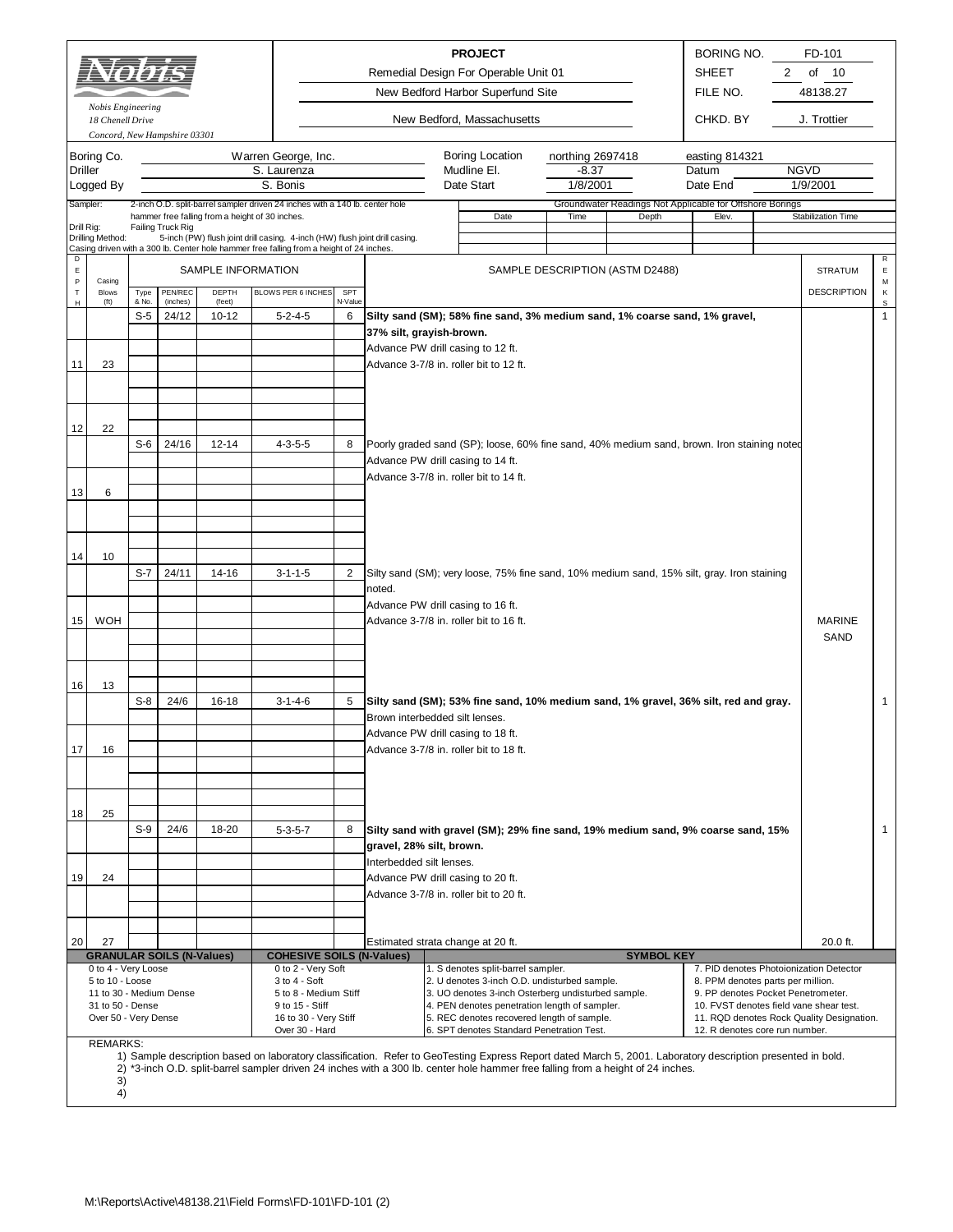|                                                               |                                       |               |                              |                                  |                                                                                                                                 |                |                                                                             | <b>PROJECT</b>                                                                                                                                                                                                                                                                                  |                                 |                   | BORING NO.                                                              |   | FD-101                                    |                  |
|---------------------------------------------------------------|---------------------------------------|---------------|------------------------------|----------------------------------|---------------------------------------------------------------------------------------------------------------------------------|----------------|-----------------------------------------------------------------------------|-------------------------------------------------------------------------------------------------------------------------------------------------------------------------------------------------------------------------------------------------------------------------------------------------|---------------------------------|-------------------|-------------------------------------------------------------------------|---|-------------------------------------------|------------------|
|                                                               |                                       |               |                              |                                  |                                                                                                                                 |                |                                                                             | Remedial Design For Operable Unit 01                                                                                                                                                                                                                                                            |                                 |                   | <b>SHEET</b>                                                            | 3 | of 10                                     |                  |
|                                                               |                                       |               |                              |                                  |                                                                                                                                 |                |                                                                             | New Bedford Harbor Superfund Site                                                                                                                                                                                                                                                               |                                 |                   | FILE NO.                                                                |   | 48138.27                                  |                  |
|                                                               | Nobis Engineering<br>18 Chenell Drive |               |                              |                                  |                                                                                                                                 |                |                                                                             | New Bedford, Massachusetts                                                                                                                                                                                                                                                                      |                                 |                   | CHKD. BY                                                                |   | J. Trottier                               |                  |
|                                                               |                                       |               | Concord, New Hampshire 03301 |                                  |                                                                                                                                 |                |                                                                             |                                                                                                                                                                                                                                                                                                 |                                 |                   |                                                                         |   |                                           |                  |
|                                                               | Boring Co.                            |               |                              |                                  | Warren George, Inc.                                                                                                             |                |                                                                             | <b>Boring Location</b>                                                                                                                                                                                                                                                                          | northing 2697418                |                   | easting 814321                                                          |   |                                           |                  |
| <b>Driller</b>                                                |                                       |               |                              |                                  | S. Laurenza                                                                                                                     |                |                                                                             | Mudline El.                                                                                                                                                                                                                                                                                     | $-8.37$                         |                   | Datum                                                                   |   | <b>NGVD</b>                               |                  |
|                                                               | Logged By                             |               |                              |                                  | S, Bonis                                                                                                                        |                |                                                                             | Date Start                                                                                                                                                                                                                                                                                      | 1/8/2001                        |                   | Date End                                                                |   | 1/9/2001                                  |                  |
|                                                               | Sampler:                              |               |                              |                                  | 2-inch O.D. split-barrel sampler driven 24 inches with a 140 lb. center hole<br>hammer free falling from a height of 30 inches. |                |                                                                             | Date                                                                                                                                                                                                                                                                                            | Time                            | Depth             | Groundwater Readings Not Applicable for Offshore Borings<br>Elev.       |   | Stabilization Time                        |                  |
| Drill Rig:                                                    | Drilling Method:                      |               | Failing Truck Rig            |                                  | 5-inch (PW) flush joint drill casing. 4-inch (HW) flush joint drill casing.                                                     |                |                                                                             |                                                                                                                                                                                                                                                                                                 |                                 |                   |                                                                         |   |                                           |                  |
| D                                                             |                                       |               |                              |                                  | Casing driven with a 300 lb. Center hole hammer free falling from a height of 24 inches.                                        |                |                                                                             |                                                                                                                                                                                                                                                                                                 |                                 |                   |                                                                         |   |                                           | R                |
| $\mathsf E$<br>$\mathsf{P}$                                   | Casing                                |               |                              | SAMPLE INFORMATION               |                                                                                                                                 |                |                                                                             |                                                                                                                                                                                                                                                                                                 | SAMPLE DESCRIPTION (ASTM D2488) |                   |                                                                         |   | <b>STRATUM</b>                            | $\mathsf E$<br>M |
| $\top$<br>$\mathsf{H}% _{\mathsf{H}}^{\ast}(\mathcal{M}_{0})$ | <b>Blows</b><br>$({\rm ft})$          | Type<br>& No. | PEN/REC<br>(inches)          | DEPTH<br>(feet)                  | BLOWS PER 6 INCHES                                                                                                              | SPT<br>N-Value |                                                                             |                                                                                                                                                                                                                                                                                                 |                                 |                   |                                                                         |   | <b>DESCRIPTION</b>                        | К<br>$\mathbb S$ |
|                                                               |                                       | S-10          | 24/14                        | 20-22                            | $4 - 4 - 3 - 7$                                                                                                                 | $7^*$          |                                                                             | Poorly graded sand with gravel (SP); 16% fine sand, 23% medium sand, 17%                                                                                                                                                                                                                        |                                 |                   |                                                                         |   |                                           | 1,2              |
|                                                               |                                       |               |                              |                                  |                                                                                                                                 |                |                                                                             | coarse sand, 42% gravel, 2% silt, brown.                                                                                                                                                                                                                                                        |                                 |                   |                                                                         |   |                                           |                  |
|                                                               |                                       |               |                              |                                  |                                                                                                                                 |                |                                                                             | Subrounded to subangular sand and gravel.                                                                                                                                                                                                                                                       |                                 |                   |                                                                         |   |                                           |                  |
| 21                                                            | 28                                    |               |                              |                                  |                                                                                                                                 |                | Advance PW drill casing to 22 ft.<br>Advance 3-7/8 in. roller bit to 22 ft. |                                                                                                                                                                                                                                                                                                 |                                 |                   |                                                                         |   |                                           |                  |
|                                                               |                                       |               |                              |                                  |                                                                                                                                 |                |                                                                             |                                                                                                                                                                                                                                                                                                 |                                 |                   |                                                                         |   |                                           |                  |
|                                                               |                                       |               |                              |                                  |                                                                                                                                 |                |                                                                             |                                                                                                                                                                                                                                                                                                 |                                 |                   |                                                                         |   |                                           |                  |
| 22                                                            | 30                                    |               |                              |                                  |                                                                                                                                 |                |                                                                             |                                                                                                                                                                                                                                                                                                 |                                 |                   |                                                                         |   |                                           |                  |
|                                                               |                                       | $S-11$        | 24/0"                        | 22-24                            | $4 - 6 - 6 - 6$                                                                                                                 | $12*$          | Washed sample.                                                              |                                                                                                                                                                                                                                                                                                 |                                 |                   |                                                                         |   |                                           | 2                |
|                                                               |                                       |               |                              |                                  |                                                                                                                                 |                | Advance PW drill casing to 27 ft.<br>Advance 3-7/8 in. roller bit to 27 ft. |                                                                                                                                                                                                                                                                                                 |                                 |                   |                                                                         |   |                                           |                  |
| 23                                                            | 24                                    |               |                              |                                  |                                                                                                                                 |                |                                                                             | Mix bentonite drilling mud, specific gravity = $1.07$ .                                                                                                                                                                                                                                         |                                 |                   |                                                                         |   | <b>GLACIO</b>                             |                  |
|                                                               |                                       |               |                              |                                  |                                                                                                                                 |                |                                                                             |                                                                                                                                                                                                                                                                                                 |                                 |                   |                                                                         |   | <b>FLUVIAL</b>                            |                  |
|                                                               |                                       |               |                              |                                  |                                                                                                                                 |                |                                                                             |                                                                                                                                                                                                                                                                                                 |                                 |                   |                                                                         |   |                                           |                  |
|                                                               |                                       |               |                              |                                  |                                                                                                                                 |                |                                                                             |                                                                                                                                                                                                                                                                                                 |                                 |                   |                                                                         |   |                                           |                  |
| 24                                                            | 31                                    |               |                              |                                  |                                                                                                                                 |                |                                                                             |                                                                                                                                                                                                                                                                                                 |                                 |                   |                                                                         |   |                                           |                  |
|                                                               |                                       |               |                              |                                  |                                                                                                                                 |                |                                                                             |                                                                                                                                                                                                                                                                                                 |                                 |                   |                                                                         |   |                                           |                  |
|                                                               |                                       |               |                              |                                  |                                                                                                                                 |                |                                                                             |                                                                                                                                                                                                                                                                                                 |                                 |                   |                                                                         |   |                                           |                  |
| 25                                                            | 46                                    |               |                              |                                  |                                                                                                                                 |                |                                                                             |                                                                                                                                                                                                                                                                                                 |                                 |                   |                                                                         |   |                                           |                  |
|                                                               |                                       |               |                              |                                  |                                                                                                                                 |                |                                                                             |                                                                                                                                                                                                                                                                                                 |                                 |                   |                                                                         |   |                                           |                  |
|                                                               |                                       |               |                              |                                  |                                                                                                                                 |                |                                                                             |                                                                                                                                                                                                                                                                                                 |                                 |                   |                                                                         |   |                                           |                  |
| 26 <sup>1</sup>                                               | 43                                    |               |                              |                                  |                                                                                                                                 |                |                                                                             |                                                                                                                                                                                                                                                                                                 |                                 |                   |                                                                         |   |                                           |                  |
|                                                               |                                       |               |                              |                                  |                                                                                                                                 |                |                                                                             |                                                                                                                                                                                                                                                                                                 |                                 |                   |                                                                         |   |                                           |                  |
|                                                               |                                       |               |                              |                                  |                                                                                                                                 |                |                                                                             |                                                                                                                                                                                                                                                                                                 |                                 |                   |                                                                         |   |                                           |                  |
|                                                               |                                       |               |                              |                                  |                                                                                                                                 |                |                                                                             |                                                                                                                                                                                                                                                                                                 |                                 |                   |                                                                         |   |                                           |                  |
| 27                                                            | 70                                    |               |                              |                                  |                                                                                                                                 |                |                                                                             |                                                                                                                                                                                                                                                                                                 |                                 |                   |                                                                         |   |                                           |                  |
|                                                               |                                       | $S-12$        | 24/0"                        | 27-29                            | $15 - 4 - 3 - 3$                                                                                                                | $\overline{7}$ | Washed sample.<br>Advance PW drill casing to 32 ft.                         |                                                                                                                                                                                                                                                                                                 |                                 |                   |                                                                         |   |                                           |                  |
|                                                               |                                       |               |                              |                                  |                                                                                                                                 |                | Advance 3-7/8 in. roller bit to 32 ft.                                      |                                                                                                                                                                                                                                                                                                 |                                 |                   |                                                                         |   |                                           |                  |
| 28                                                            | 53                                    |               |                              |                                  |                                                                                                                                 |                |                                                                             |                                                                                                                                                                                                                                                                                                 |                                 |                   |                                                                         |   |                                           |                  |
|                                                               |                                       |               |                              |                                  |                                                                                                                                 |                |                                                                             |                                                                                                                                                                                                                                                                                                 |                                 |                   |                                                                         |   |                                           |                  |
|                                                               |                                       |               |                              |                                  |                                                                                                                                 |                |                                                                             |                                                                                                                                                                                                                                                                                                 |                                 |                   |                                                                         |   |                                           |                  |
| 29                                                            | 57                                    |               |                              |                                  |                                                                                                                                 |                |                                                                             |                                                                                                                                                                                                                                                                                                 |                                 |                   |                                                                         |   |                                           |                  |
|                                                               |                                       |               |                              |                                  |                                                                                                                                 |                |                                                                             |                                                                                                                                                                                                                                                                                                 |                                 |                   |                                                                         |   |                                           |                  |
|                                                               |                                       |               |                              |                                  |                                                                                                                                 |                |                                                                             |                                                                                                                                                                                                                                                                                                 |                                 |                   |                                                                         |   |                                           |                  |
|                                                               |                                       |               |                              |                                  |                                                                                                                                 |                |                                                                             |                                                                                                                                                                                                                                                                                                 |                                 |                   |                                                                         |   |                                           |                  |
| 30                                                            | 109                                   |               |                              | <b>GRANULAR SOILS (N-Values)</b> | <b>COHESIVE SOILS (N-Values)</b>                                                                                                |                |                                                                             |                                                                                                                                                                                                                                                                                                 |                                 | <b>SYMBOL KEY</b> |                                                                         |   |                                           |                  |
|                                                               | 0 to 4 - Very Loose                   |               |                              |                                  | 0 to 2 - Very Soft                                                                                                              |                |                                                                             | 1. S denotes split-barrel sampler.                                                                                                                                                                                                                                                              |                                 |                   | 7. PID denotes Photoionization Detector                                 |   |                                           |                  |
|                                                               | 5 to 10 - Loose                       |               | 11 to 30 - Medium Dense      |                                  | 3 to 4 - Soft<br>5 to 8 - Medium Stiff                                                                                          |                |                                                                             | 2. U denotes 3-inch O.D. undisturbed sample.<br>3. UO denotes 3-inch Osterberg undisturbed sample.                                                                                                                                                                                              |                                 |                   | 8. PPM denotes parts per million.<br>9. PP denotes Pocket Penetrometer. |   |                                           |                  |
|                                                               | 31 to 50 - Dense                      |               |                              |                                  | 9 to 15 - Stiff                                                                                                                 |                |                                                                             | 4. PEN denotes penetration length of sampler.                                                                                                                                                                                                                                                   |                                 |                   | 10. FVST denotes field vane shear test.                                 |   |                                           |                  |
|                                                               | Over 50 - Very Dense                  |               |                              |                                  | 16 to 30 - Very Stiff<br>Over 30 - Hard                                                                                         |                |                                                                             | 5. REC denotes recovered length of sample.<br>6. SPT denotes Standard Penetration Test.                                                                                                                                                                                                         |                                 |                   | 12. R denotes core run number.                                          |   | 11. RQD denotes Rock Quality Designation. |                  |
|                                                               | <b>REMARKS:</b>                       |               |                              |                                  |                                                                                                                                 |                |                                                                             |                                                                                                                                                                                                                                                                                                 |                                 |                   |                                                                         |   |                                           |                  |
|                                                               |                                       |               |                              |                                  |                                                                                                                                 |                |                                                                             | 1) Sample description based on laboratory classification. Refer to GeoTesting Express Report dated March 5, 2001. Laboratory description presented in bold.<br>2) *3-inch O.D. split-barrel sampler driven 24 inches with a 300 lb. center hole hammer free falling from a height of 24 inches. |                                 |                   |                                                                         |   |                                           |                  |

3) 4)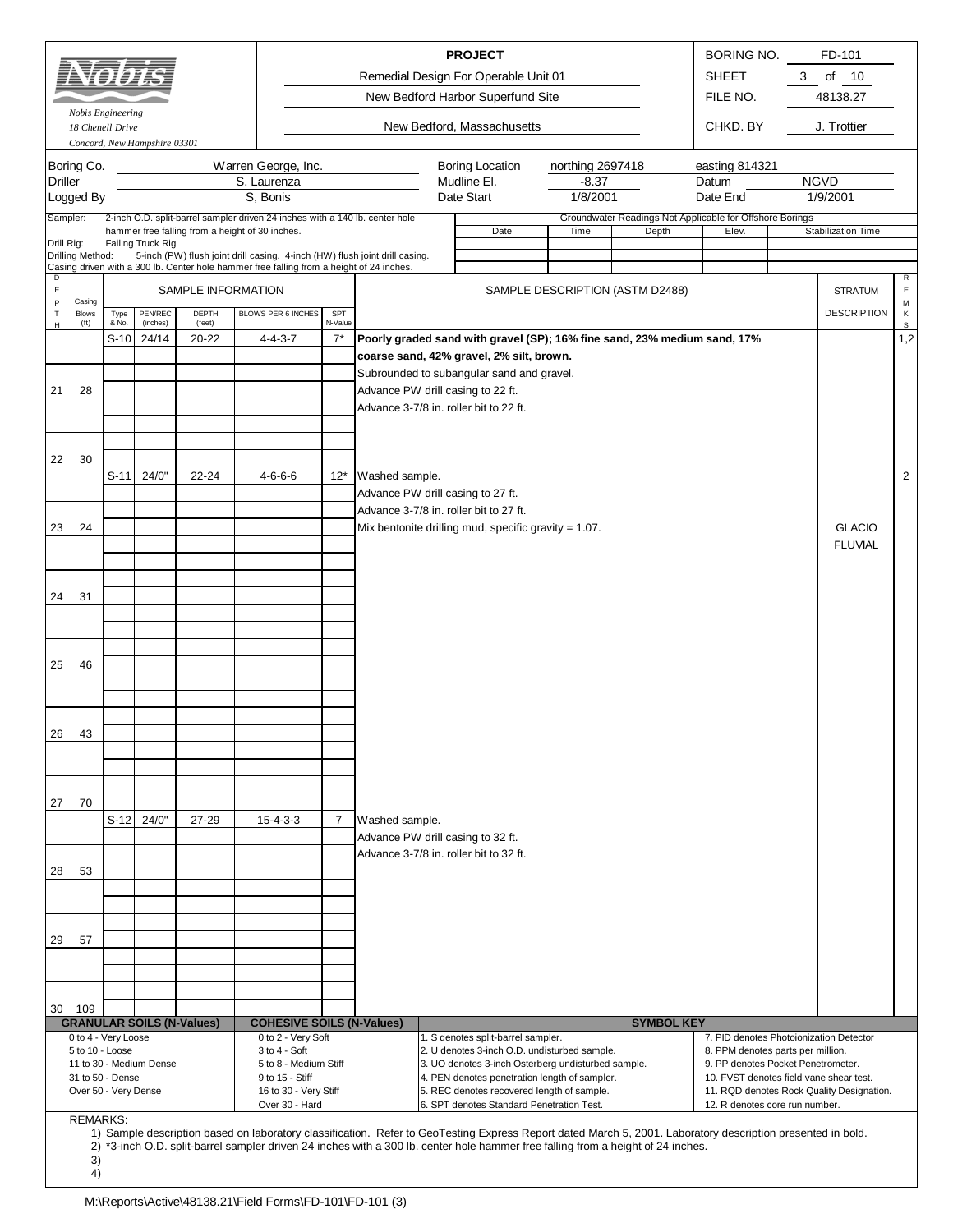|                                                                                                                      |                                                                                    |               |                              |                                                 |                         |                                                                                                                            |                |                                                                                                                                                                         |  | <b>PROJECT</b><br>Remedial Design For Operable Unit 01<br>New Bedford Harbor Superfund Site                                                                                                                                                                                                     |                                         |                   | BORING NO.<br><b>SHEET</b><br>FILE NO.                                                                                                                                                          | 4 | FD-101<br>of<br>10<br>48138.27            |                       |
|----------------------------------------------------------------------------------------------------------------------|------------------------------------------------------------------------------------|---------------|------------------------------|-------------------------------------------------|-------------------------|----------------------------------------------------------------------------------------------------------------------------|----------------|-------------------------------------------------------------------------------------------------------------------------------------------------------------------------|--|-------------------------------------------------------------------------------------------------------------------------------------------------------------------------------------------------------------------------------------------------------------------------------------------------|-----------------------------------------|-------------------|-------------------------------------------------------------------------------------------------------------------------------------------------------------------------------------------------|---|-------------------------------------------|-----------------------|
|                                                                                                                      | Nobis Engineering<br>18 Chenell Drive                                              |               | Concord, New Hampshire 03301 |                                                 |                         |                                                                                                                            |                |                                                                                                                                                                         |  | New Bedford, Massachusetts                                                                                                                                                                                                                                                                      |                                         |                   | CHKD. BY                                                                                                                                                                                        |   | J. Trottier                               |                       |
| <b>Driller</b>                                                                                                       | Boring Co.<br>Logged By                                                            |               |                              |                                                 | S. Laurenza<br>S. Bonis | Warren George, Inc.                                                                                                        |                |                                                                                                                                                                         |  | <b>Boring Location</b><br>Mudline El.<br>Date Start                                                                                                                                                                                                                                             | northing 2697418<br>$-8.37$<br>1/8/2001 |                   | easting 814321<br>Datum<br>Date End                                                                                                                                                             |   | <b>NGVD</b><br>1/9/2001                   |                       |
| Drill Rig:                                                                                                           | Sampler:                                                                           |               | Failing Truck Rig            | hammer free falling from a height of 30 inches. |                         |                                                                                                                            |                | 2-inch O.D. split-barrel sampler driven 24 inches with a 140 lb. center hole                                                                                            |  | Date                                                                                                                                                                                                                                                                                            | Time                                    | Depth             | Groundwater Readings Not Applicable for Offshore Borings<br>Elev.                                                                                                                               |   | Stabilization Time                        |                       |
| D<br>$\mathsf E$                                                                                                     | Drilling Method:                                                                   |               |                              | SAMPLE INFORMATION                              |                         |                                                                                                                            |                | 5-inch (PW) flush joint drill casing. 4-inch (HW) flush joint drill casing.<br>Casing driven with a 300 lb. Center hole hammer free falling from a height of 24 inches. |  |                                                                                                                                                                                                                                                                                                 | SAMPLE DESCRIPTION (ASTM D2488)         |                   |                                                                                                                                                                                                 |   | <b>STRATUM</b>                            | R<br>$\mathsf E$      |
| $\,$ P<br>$\top$<br>н                                                                                                | Casing<br><b>Blows</b><br>$({\rm ft})$                                             | Type<br>& No. | PEN/REC<br>(inches)          | DEPTH<br>(feet)                                 |                         | BLOWS PER 6 INCHES                                                                                                         | SPT<br>N-Value |                                                                                                                                                                         |  |                                                                                                                                                                                                                                                                                                 |                                         |                   |                                                                                                                                                                                                 |   | <b>DESCRIPTION</b>                        | М<br>κ<br>$\mathbb S$ |
| 31                                                                                                                   | 164                                                                                |               |                              |                                                 |                         |                                                                                                                            |                |                                                                                                                                                                         |  |                                                                                                                                                                                                                                                                                                 |                                         |                   |                                                                                                                                                                                                 |   | <b>GLACIO</b><br><b>FLUVIAL</b>           |                       |
| 32                                                                                                                   | 106                                                                                |               |                              |                                                 |                         |                                                                                                                            |                |                                                                                                                                                                         |  |                                                                                                                                                                                                                                                                                                 |                                         |                   |                                                                                                                                                                                                 |   | 32.0 ft.                                  |                       |
|                                                                                                                      |                                                                                    |               |                              |                                                 |                         |                                                                                                                            |                | Top of bedrock at 32.0 ft.                                                                                                                                              |  | Advance 3-7/8 in. roller bit to 32.8 ft.                                                                                                                                                                                                                                                        |                                         |                   |                                                                                                                                                                                                 |   | <b>BEDROCK</b>                            |                       |
| Telescope HW drill casing to 32.8 ft.<br>Begin HQ rock core at 32.8 ft.<br>33<br>(boring log continued on next page) |                                                                                    |               |                              |                                                 |                         |                                                                                                                            |                |                                                                                                                                                                         |  |                                                                                                                                                                                                                                                                                                 |                                         |                   |                                                                                                                                                                                                 |   |                                           |                       |
| 34                                                                                                                   |                                                                                    |               |                              |                                                 |                         |                                                                                                                            |                |                                                                                                                                                                         |  |                                                                                                                                                                                                                                                                                                 |                                         |                   |                                                                                                                                                                                                 |   |                                           |                       |
|                                                                                                                      |                                                                                    |               |                              |                                                 |                         |                                                                                                                            |                |                                                                                                                                                                         |  |                                                                                                                                                                                                                                                                                                 |                                         |                   |                                                                                                                                                                                                 |   |                                           |                       |
| 35                                                                                                                   |                                                                                    |               |                              |                                                 |                         |                                                                                                                            |                |                                                                                                                                                                         |  |                                                                                                                                                                                                                                                                                                 |                                         |                   |                                                                                                                                                                                                 |   |                                           |                       |
| 36                                                                                                                   |                                                                                    |               |                              |                                                 |                         |                                                                                                                            |                |                                                                                                                                                                         |  |                                                                                                                                                                                                                                                                                                 |                                         |                   |                                                                                                                                                                                                 |   |                                           |                       |
| 37                                                                                                                   |                                                                                    |               |                              |                                                 |                         |                                                                                                                            |                |                                                                                                                                                                         |  |                                                                                                                                                                                                                                                                                                 |                                         |                   |                                                                                                                                                                                                 |   |                                           |                       |
| 38                                                                                                                   |                                                                                    |               |                              |                                                 |                         |                                                                                                                            |                |                                                                                                                                                                         |  |                                                                                                                                                                                                                                                                                                 |                                         |                   |                                                                                                                                                                                                 |   |                                           |                       |
| 39                                                                                                                   |                                                                                    |               |                              |                                                 |                         |                                                                                                                            |                |                                                                                                                                                                         |  |                                                                                                                                                                                                                                                                                                 |                                         |                   |                                                                                                                                                                                                 |   |                                           |                       |
|                                                                                                                      |                                                                                    |               |                              |                                                 |                         |                                                                                                                            |                |                                                                                                                                                                         |  |                                                                                                                                                                                                                                                                                                 |                                         |                   |                                                                                                                                                                                                 |   |                                           |                       |
| 40                                                                                                                   |                                                                                    |               |                              | <b>GRANULAR SOILS (N-Values)</b>                |                         |                                                                                                                            |                | <b>COHESIVE SOILS (N-Values)</b>                                                                                                                                        |  |                                                                                                                                                                                                                                                                                                 |                                         | <b>SYMBOL KEY</b> |                                                                                                                                                                                                 |   |                                           |                       |
|                                                                                                                      | 0 to 4 - Very Loose<br>5 to 10 - Loose<br>31 to 50 - Dense<br>Over 50 - Very Dense |               | 11 to 30 - Medium Dense      |                                                 |                         | 0 to 2 - Very Soft<br>3 to 4 - Soft<br>5 to 8 - Medium Stiff<br>9 to 15 - Stiff<br>16 to 30 - Very Stiff<br>Over 30 - Hard |                |                                                                                                                                                                         |  | 1. S denotes split-barrel sampler.<br>2. U denotes 3-inch O.D. undisturbed sample.<br>3. UO denotes 3-inch Osterberg undisturbed sample.<br>4. PEN denotes penetration length of sampler.<br>5. REC denotes recovered length of sample.<br>6. SPT denotes Standard Penetration Test.            |                                         |                   | 7. PID denotes Photoionization Detector<br>8. PPM denotes parts per million.<br>9. PP denotes Pocket Penetrometer.<br>10. FVST denotes field vane shear test.<br>12. R denotes core run number. |   | 11. RQD denotes Rock Quality Designation. |                       |
|                                                                                                                      | <b>REMARKS:</b><br>3)<br>4)                                                        |               |                              |                                                 |                         |                                                                                                                            |                |                                                                                                                                                                         |  | 1) Sample description based on laboratory classification. Refer to GeoTesting Express Report dated March 5, 2001. Laboratory description presented in bold.<br>2) *3-inch O.D. split-barrel sampler driven 24 inches with a 300 lb. center hole hammer free falling from a height of 24 inches. |                                         |                   |                                                                                                                                                                                                 |   |                                           |                       |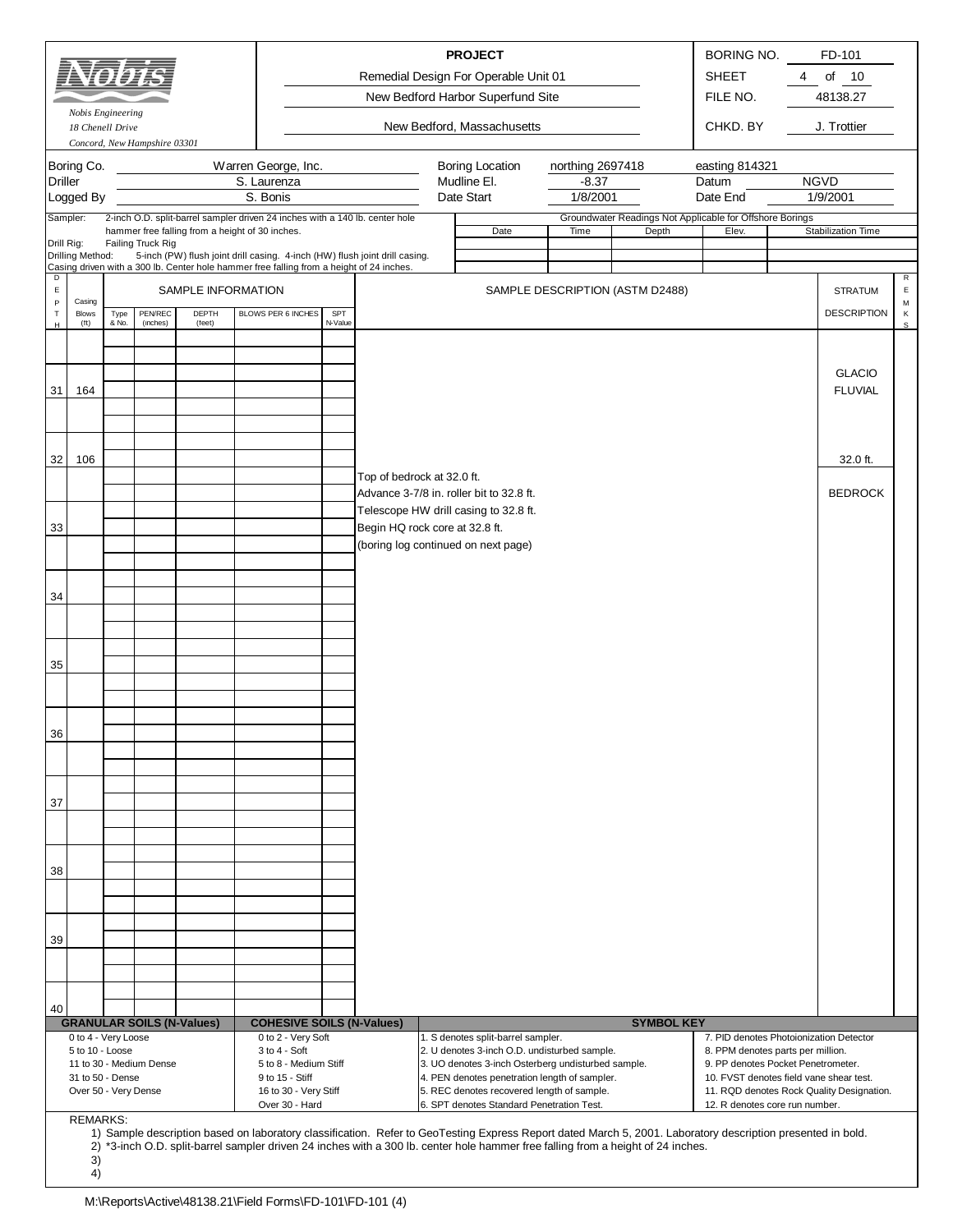|                              | 5 to 10 - Loose<br>11 to 30 - Medium Dense<br>31 to 50 - Dense<br>Over 50 - Very Dense |                              | $3$ to $4 - Soft$<br>5 to 8 - Medium Stiff<br>9 to 15 - Stiff<br>16 to 30 - Very Stiff<br>Over 30 - Hard                                                                                 |                |                      | 2. U denotes 3-inch O.D. undisturbed sample.<br>3. UO denotes 3-inch Osterberg undisturbed sample.<br>4. PEN denotes penetration length of sampler.<br>5. REC denotes recovered length of sample.<br>6. SPT denotes Standard Penetration Test. |      |                             |                   |                                   | 8. PPM denotes parts per million.<br>9. PP denotes Pocket Penetrometer.<br>10. FVST denotes field vane shear test.<br>11. RQD denotes Rock Quality Designation.<br>12. R denotes core run number. |                       |
|------------------------------|----------------------------------------------------------------------------------------|------------------------------|------------------------------------------------------------------------------------------------------------------------------------------------------------------------------------------|----------------|----------------------|------------------------------------------------------------------------------------------------------------------------------------------------------------------------------------------------------------------------------------------------|------|-----------------------------|-------------------|-----------------------------------|---------------------------------------------------------------------------------------------------------------------------------------------------------------------------------------------------|-----------------------|
|                              | <b>GRANULAR SOILS (N-Values)</b><br>0 to 4 - Very Loose                                |                              | <b>COHESIVE SOILS (N-Values)</b><br>0 to 2 - Very Soft                                                                                                                                   |                |                      | 1. S denotes split-barrel sampler.                                                                                                                                                                                                             |      |                             | <b>SYMBOL KEY</b> |                                   | 7. PID denotes Photoionization Detector                                                                                                                                                           |                       |
| 37.8                         |                                                                                        |                              |                                                                                                                                                                                          |                | End R1 at 37.8 ft.   |                                                                                                                                                                                                                                                |      |                             |                   |                                   |                                                                                                                                                                                                   |                       |
|                              |                                                                                        |                              |                                                                                                                                                                                          |                |                      | 37.5 ft.: Mechanical break in rock core.                                                                                                                                                                                                       |      |                             |                   |                                   |                                                                                                                                                                                                   |                       |
| 37.3                         |                                                                                        |                              |                                                                                                                                                                                          |                |                      |                                                                                                                                                                                                                                                |      |                             |                   |                                   |                                                                                                                                                                                                   |                       |
|                              |                                                                                        |                              |                                                                                                                                                                                          | min.           |                      |                                                                                                                                                                                                                                                |      |                             |                   |                                   |                                                                                                                                                                                                   |                       |
| 36.8                         |                                                                                        |                              | 36.8-37.8                                                                                                                                                                                | 6              |                      |                                                                                                                                                                                                                                                |      |                             |                   |                                   |                                                                                                                                                                                                   |                       |
|                              |                                                                                        |                              |                                                                                                                                                                                          |                |                      |                                                                                                                                                                                                                                                |      |                             |                   |                                   |                                                                                                                                                                                                   |                       |
| 36.3                         |                                                                                        |                              |                                                                                                                                                                                          |                |                      |                                                                                                                                                                                                                                                |      |                             |                   |                                   |                                                                                                                                                                                                   |                       |
|                              |                                                                                        |                              |                                                                                                                                                                                          | min.           |                      |                                                                                                                                                                                                                                                |      |                             |                   |                                   |                                                                                                                                                                                                   |                       |
| 35.8                         |                                                                                        |                              | 35.8-36.8                                                                                                                                                                                | 6              |                      |                                                                                                                                                                                                                                                |      |                             |                   |                                   |                                                                                                                                                                                                   |                       |
|                              |                                                                                        |                              |                                                                                                                                                                                          |                |                      |                                                                                                                                                                                                                                                |      |                             |                   |                                   |                                                                                                                                                                                                   |                       |
| 35.3                         |                                                                                        |                              |                                                                                                                                                                                          |                |                      |                                                                                                                                                                                                                                                |      |                             |                   |                                   |                                                                                                                                                                                                   |                       |
|                              |                                                                                        |                              |                                                                                                                                                                                          | min.           |                      |                                                                                                                                                                                                                                                |      |                             |                   |                                   |                                                                                                                                                                                                   |                       |
| 34.8                         |                                                                                        |                              | 34.8-35.8                                                                                                                                                                                | $\overline{7}$ |                      |                                                                                                                                                                                                                                                |      |                             |                   |                                   |                                                                                                                                                                                                   |                       |
|                              |                                                                                        |                              |                                                                                                                                                                                          |                |                      |                                                                                                                                                                                                                                                |      |                             |                   |                                   |                                                                                                                                                                                                   |                       |
| 34.3                         |                                                                                        |                              |                                                                                                                                                                                          |                |                      |                                                                                                                                                                                                                                                |      |                             |                   |                                   |                                                                                                                                                                                                   |                       |
|                              |                                                                                        |                              | 33.8-34.8                                                                                                                                                                                | 5.25<br>min.   |                      |                                                                                                                                                                                                                                                |      |                             |                   |                                   |                                                                                                                                                                                                   |                       |
| 33.8                         |                                                                                        |                              |                                                                                                                                                                                          |                |                      |                                                                                                                                                                                                                                                |      |                             |                   |                                   |                                                                                                                                                                                                   |                       |
| 33.3                         |                                                                                        |                              |                                                                                                                                                                                          |                |                      | $REC = 100\%$ ; $RQD = 100\%$ (excellent).<br>Water return color: milky white.                                                                                                                                                                 |      |                             |                   |                                   |                                                                                                                                                                                                   |                       |
|                              |                                                                                        |                              |                                                                                                                                                                                          | min.           | degrees).            |                                                                                                                                                                                                                                                |      |                             |                   |                                   | Fresh, hard to very hard, fine to medium grained GNEISS. Low angle foliation (approx. 10 to 20                                                                                                    |                       |
| (feet)                       | <b>REPRESENTATION</b>                                                                  | <b>RUN</b><br>R <sub>1</sub> | 32.8-33.8                                                                                                                                                                                | TIME<br>5      | Begin R1 at 32.8 ft. |                                                                                                                                                                                                                                                |      |                             |                   |                                   |                                                                                                                                                                                                   | s                     |
| DEPTH                        | <b>VISUAL</b>                                                                          | CORE                         | <b>CORE INFORMATION</b><br>CORE INTERVAL                                                                                                                                                 | CORE           |                      |                                                                                                                                                                                                                                                |      | ROCK CORE DESCRIPTION       |                   |                                   |                                                                                                                                                                                                   | $\mathsf E$<br>М<br>Κ |
|                              |                                                                                        |                              | Drilling Method: 5-inch (PW) flush joint drill casing. 4-inch (HW) flush joint drill casing.<br>Casing driven with a 300 lb. Center hole hammer free falling from a height of 24 inches. |                |                      |                                                                                                                                                                                                                                                |      |                             |                   |                                   |                                                                                                                                                                                                   | R                     |
| Sampler:<br>Drill Rig:       | hammer free falling from a height of 30 inches.<br>Failing Truck Rig                   |                              | 2-inch O.D. split-barrel sampler driven 24 inches with a 140 lb. center hole                                                                                                             |                |                      |                                                                                                                                                                                                                                                | Date | Time                        | Depth             | Elev.                             | Groundwater Readings Not Applicable for Offshore Borings<br>Stabilization Time                                                                                                                    |                       |
| Logged By                    |                                                                                        |                              | S. Bonis                                                                                                                                                                                 |                |                      | Date Start                                                                                                                                                                                                                                     |      | 1/8/2001                    |                   | Date End                          | 1/9/2001                                                                                                                                                                                          |                       |
| Boring Co.<br><b>Driller</b> |                                                                                        |                              | Warren George, Inc.<br>S. Laurenza                                                                                                                                                       |                |                      | <b>Boring Location</b><br>Mudline El.                                                                                                                                                                                                          |      | northing 2697418<br>$-8.37$ |                   | easting 814321<br>Datum           | <b>NGVD</b>                                                                                                                                                                                       |                       |
|                              | Nobis Engineering<br>18 Chenell Drive<br>Concord, New Hampshire 03301                  |                              |                                                                                                                                                                                          |                |                      | New Bedford, Massachusetts                                                                                                                                                                                                                     |      |                             |                   | CHKD. BY                          | J. Trottier                                                                                                                                                                                       |                       |
|                              |                                                                                        |                              |                                                                                                                                                                                          |                |                      | New Bedford Harbor Superfund Site                                                                                                                                                                                                              |      |                             |                   | FILE NO.                          | 48138.27                                                                                                                                                                                          |                       |
|                              |                                                                                        |                              |                                                                                                                                                                                          |                |                      | <b>PROJECT</b><br>Remedial Design For Operable Unit 01                                                                                                                                                                                         |      |                             |                   | <b>BORING NO.</b><br><b>SHEET</b> | FD-101<br>$5\phantom{.0}$<br>of<br>10                                                                                                                                                             |                       |

1) Sample description based on laboratory classification. Refer to GeoTesting Express Report dated March 5, 2001. Laboratory description presented in bold. \*3-inch O.D. split-barrel sampler driven 24 inches with a 300 lb. center hole hammer free falling from a height of 24 inches.

<sup>2)</sup> 3)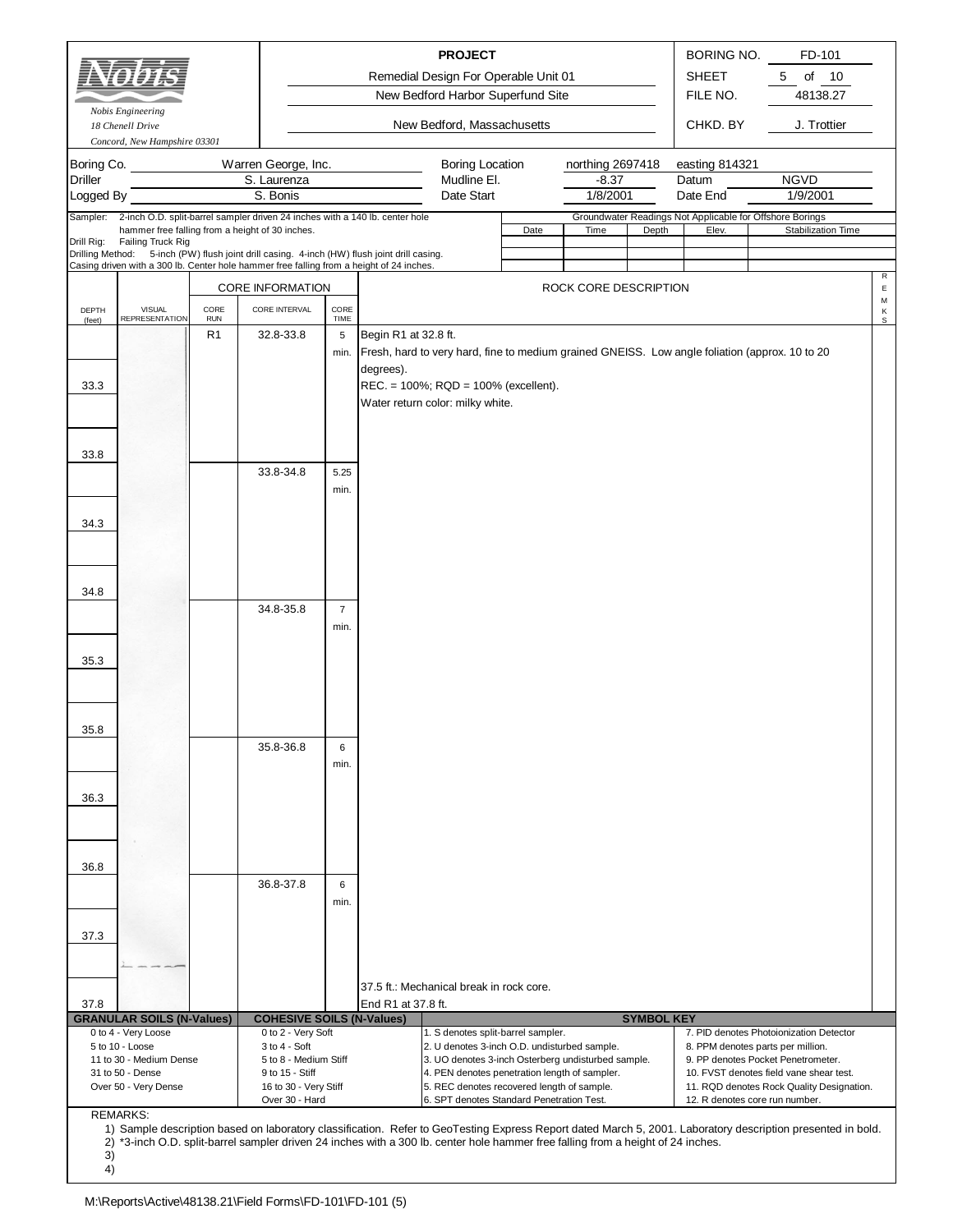|                                                                                                                                                                                                                                                                                                                                                                                                                                                                                                                                                                                                                                                                                                                                                                                                        | Ξ£<br>Nobis Engineering                                                                                                                                                                                                                                          |                    |                                                |              |                                   | <b>PROJECT</b><br>Remedial Design For Operable Unit 01<br>New Bedford Harbor Superfund Site                                                                                     |      |                                         |                   | <b>BORING NO.</b><br><b>SHEET</b><br>FILE NO.<br>CHKD. BY                                       | FD-101<br>6<br>of<br>10<br>48138.27<br>J. Trottier |                  |
|--------------------------------------------------------------------------------------------------------------------------------------------------------------------------------------------------------------------------------------------------------------------------------------------------------------------------------------------------------------------------------------------------------------------------------------------------------------------------------------------------------------------------------------------------------------------------------------------------------------------------------------------------------------------------------------------------------------------------------------------------------------------------------------------------------|------------------------------------------------------------------------------------------------------------------------------------------------------------------------------------------------------------------------------------------------------------------|--------------------|------------------------------------------------|--------------|-----------------------------------|---------------------------------------------------------------------------------------------------------------------------------------------------------------------------------|------|-----------------------------------------|-------------------|-------------------------------------------------------------------------------------------------|----------------------------------------------------|------------------|
|                                                                                                                                                                                                                                                                                                                                                                                                                                                                                                                                                                                                                                                                                                                                                                                                        | 18 Chenell Drive<br>Concord, New Hampshire 03301                                                                                                                                                                                                                 |                    |                                                |              |                                   | New Bedford, Massachusetts                                                                                                                                                      |      |                                         |                   |                                                                                                 |                                                    |                  |
| Boring Co.<br><b>Driller</b><br>Logged By<br>Sampler:                                                                                                                                                                                                                                                                                                                                                                                                                                                                                                                                                                                                                                                                                                                                                  | 2-inch O.D. split-barrel sampler driven 24 inches with a 140 lb. center hole                                                                                                                                                                                     |                    | Warren George, Inc.<br>S. Laurenza<br>S. Bonis |              |                                   | <b>Boring Location</b><br>Mudline El.<br>Date Start                                                                                                                             |      | northing 2697418<br>$-8.37$<br>1/8/2001 |                   | easting 814321<br>Datum<br>Date End<br>Groundwater Readings Not Applicable for Offshore Borings | <b>NGVD</b><br>1/9/2001                            |                  |
| Drill Rig:                                                                                                                                                                                                                                                                                                                                                                                                                                                                                                                                                                                                                                                                                                                                                                                             | hammer free falling from a height of 30 inches.<br>Failing Truck Rig<br>Drilling Method: 5-inch (PW) flush joint drill casing. 4-inch (HW) flush joint drill casing.<br>Casing driven with a 300 lb. Center hole hammer free falling from a height of 24 inches. |                    |                                                |              |                                   |                                                                                                                                                                                 | Date | Time                                    | Depth             | Elev.                                                                                           | Stabilization Time                                 |                  |
|                                                                                                                                                                                                                                                                                                                                                                                                                                                                                                                                                                                                                                                                                                                                                                                                        |                                                                                                                                                                                                                                                                  |                    | <b>CORE INFORMATION</b>                        |              |                                   |                                                                                                                                                                                 |      | ROCK CORE DESCRIPTION                   |                   |                                                                                                 |                                                    | R<br>$\mathsf E$ |
| DEPTH<br>(feet)                                                                                                                                                                                                                                                                                                                                                                                                                                                                                                                                                                                                                                                                                                                                                                                        | <b>VISUAL</b><br><b>REPRESENTATION</b>                                                                                                                                                                                                                           | CORE<br><b>RUN</b> | CORE INTERVAL                                  | CORE<br>TIME |                                   |                                                                                                                                                                                 |      |                                         |                   |                                                                                                 |                                                    | М<br>Κ<br>s      |
| 38.3                                                                                                                                                                                                                                                                                                                                                                                                                                                                                                                                                                                                                                                                                                                                                                                                   |                                                                                                                                                                                                                                                                  | R <sub>2</sub>     | 37.8-38.8                                      | 5.5<br>min   | Begin R2 at 37.8 ft.<br>degrees). | REC. = 100%; RQD = 100% (excellent).<br>Water return color: milky white, except as noted.                                                                                       |      |                                         |                   | Fresh, hard to very hard, fine to medium grained GNEISS. Low angle foliation (approx. 10 to 20  |                                                    |                  |
| 38.8<br>39.3                                                                                                                                                                                                                                                                                                                                                                                                                                                                                                                                                                                                                                                                                                                                                                                           |                                                                                                                                                                                                                                                                  |                    | 38.8-39.8                                      | 5<br>min     |                                   | 38.9 ft.: Mechanical break in rock core.                                                                                                                                        |      |                                         |                   |                                                                                                 |                                                    |                  |
| 39.8                                                                                                                                                                                                                                                                                                                                                                                                                                                                                                                                                                                                                                                                                                                                                                                                   |                                                                                                                                                                                                                                                                  |                    | 39.8-40.8                                      | 6<br>min     |                                   | 39.4 to 40.5 ft.: Zone of red coloration, no change in grain size or texture noted.<br>Water return color: pink to rusty.<br>39.8 and 40.1 ft.: Mechanical breaks in rock core. |      |                                         |                   |                                                                                                 |                                                    |                  |
| 40.3<br>40.8                                                                                                                                                                                                                                                                                                                                                                                                                                                                                                                                                                                                                                                                                                                                                                                           |                                                                                                                                                                                                                                                                  |                    |                                                |              |                                   |                                                                                                                                                                                 |      |                                         |                   |                                                                                                 |                                                    |                  |
| 41.3                                                                                                                                                                                                                                                                                                                                                                                                                                                                                                                                                                                                                                                                                                                                                                                                   |                                                                                                                                                                                                                                                                  |                    | 40.8-41.8                                      | 6.5<br>min   |                                   | 40.8 and 40.9 ft.: Mechanical breaks in rock core. Core grinding noted.                                                                                                         |      |                                         |                   |                                                                                                 |                                                    |                  |
| 41.8                                                                                                                                                                                                                                                                                                                                                                                                                                                                                                                                                                                                                                                                                                                                                                                                   |                                                                                                                                                                                                                                                                  |                    |                                                |              |                                   | 41.3 ft.: Mechanical break in rock core. Core grinding noted.                                                                                                                   |      |                                         |                   |                                                                                                 |                                                    |                  |
|                                                                                                                                                                                                                                                                                                                                                                                                                                                                                                                                                                                                                                                                                                                                                                                                        |                                                                                                                                                                                                                                                                  |                    | 41.8-42.8                                      | 6.25<br>min  |                                   | 41.9 ft.: Mechanical break in rock core.                                                                                                                                        |      |                                         |                   |                                                                                                 |                                                    |                  |
| 42.3                                                                                                                                                                                                                                                                                                                                                                                                                                                                                                                                                                                                                                                                                                                                                                                                   |                                                                                                                                                                                                                                                                  |                    |                                                |              |                                   | 42.2 ft.: Mechanical break in rock core.                                                                                                                                        |      |                                         |                   |                                                                                                 |                                                    |                  |
| 42.8                                                                                                                                                                                                                                                                                                                                                                                                                                                                                                                                                                                                                                                                                                                                                                                                   | <b>GRANULAR SOILS (N-Values)</b>                                                                                                                                                                                                                                 |                    | <b>COHESIVE SOILS (N-Values)</b>               |              | End R2 at 42.8 ft.                |                                                                                                                                                                                 |      |                                         | <b>SYMBOL KEY</b> |                                                                                                 |                                                    |                  |
| 0 to 4 - Very Loose<br>0 to 2 - Very Soft<br>1. S denotes split-barrel sampler.<br>7. PID denotes Photoionization Detector<br>3 to 4 - Soft<br>5 to 10 - Loose<br>2. U denotes 3-inch O.D. undisturbed sample.<br>8. PPM denotes parts per million.<br>5 to 8 - Medium Stiff<br>3. UO denotes 3-inch Osterberg undisturbed sample.<br>11 to 30 - Medium Dense<br>9. PP denotes Pocket Penetrometer.<br>4. PEN denotes penetration length of sampler.<br>31 to 50 - Dense<br>9 to 15 - Stiff<br>10. FVST denotes field vane shear test.<br>16 to 30 - Very Stiff<br>5. REC denotes recovered length of sample.<br>11. RQD denotes Rock Quality Designation.<br>Over 50 - Very Dense<br>6. SPT denotes Standard Penetration Test.<br>Over 30 - Hard<br>12. R denotes core run number.<br><b>REMARKS:</b> |                                                                                                                                                                                                                                                                  |                    |                                                |              |                                   |                                                                                                                                                                                 |      |                                         |                   |                                                                                                 |                                                    |                  |

1) 2) \*3-inch O.D. split-barrel sampler driven 24 inches with a 300 lb. center hole hammer free falling from a height of 24 inches. Sample description based on laboratory classification. Refer to GeoTesting Express Report dated March 5, 2001. Laboratory description presented in bold.

- 3)
- 4)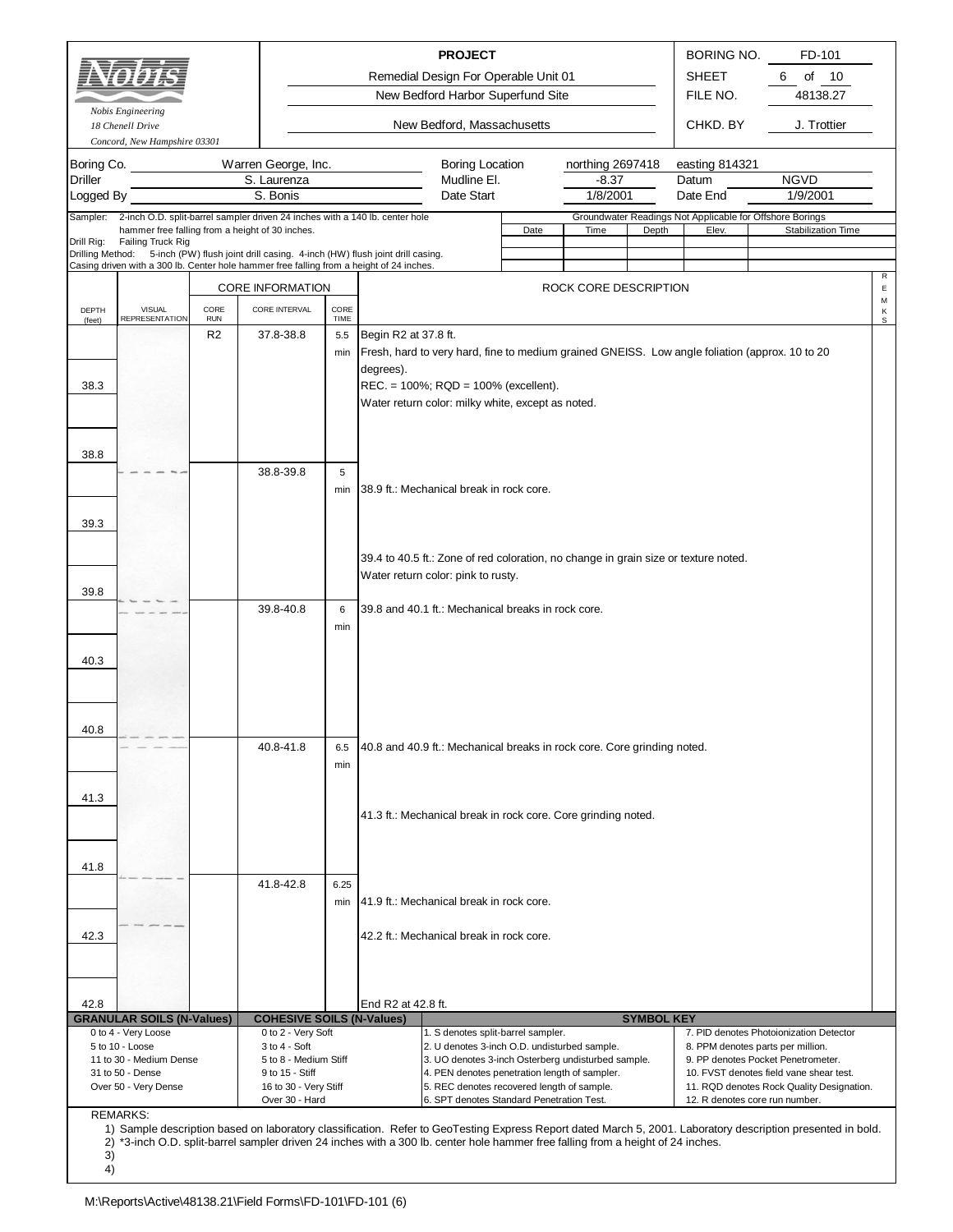|                              |                                                                                              |                    |                                                        |              |                      | <b>PROJECT</b><br>Remedial Design For Operable Unit 01<br>New Bedford Harbor Superfund Site    |      |                             |                   | BORING NO.<br><b>SHEET</b><br>FILE NO. | FD-101<br>$\overline{7}$<br>of<br>10<br>48138.27                                                                                                            |                  |
|------------------------------|----------------------------------------------------------------------------------------------|--------------------|--------------------------------------------------------|--------------|----------------------|------------------------------------------------------------------------------------------------|------|-----------------------------|-------------------|----------------------------------------|-------------------------------------------------------------------------------------------------------------------------------------------------------------|------------------|
|                              | Nobis Engineering<br>18 Chenell Drive                                                        |                    |                                                        |              |                      | New Bedford, Massachusetts                                                                     |      |                             |                   | CHKD, BY                               | J. Trottier                                                                                                                                                 |                  |
| Boring Co.<br><b>Driller</b> | Concord, New Hampshire 03301                                                                 |                    | Warren George, Inc.<br>S. Laurenza                     |              |                      | <b>Boring Location</b><br>Mudline El.                                                          |      | northing 2697418<br>$-8.37$ |                   | easting 814321<br>Datum                | <b>NGVD</b>                                                                                                                                                 |                  |
| Logged By                    |                                                                                              |                    | S. Bonis                                               |              |                      | Date Start                                                                                     |      | 1/8/2001                    |                   | Date End                               | 1/9/2001                                                                                                                                                    |                  |
| Sampler:                     | 2-inch O.D. split-barrel sampler driven 24 inches with a 140 lb. center hole                 |                    |                                                        |              |                      |                                                                                                |      |                             |                   |                                        | Groundwater Readings Not Applicable for Offshore Borings                                                                                                    |                  |
| Drill Rig:                   | hammer free falling from a height of 30 inches.<br>Failing Truck Rig                         |                    |                                                        |              |                      |                                                                                                | Date | Time                        | Depth             | Elev.                                  | Stabilization Time                                                                                                                                          |                  |
|                              | Drilling Method: 5-inch (PW) flush joint drill casing. 4-inch (HW) flush joint drill casing. |                    |                                                        |              |                      |                                                                                                |      |                             |                   |                                        |                                                                                                                                                             |                  |
|                              | Casing driven with a 300 lb. Center hole hammer free falling from a height of 24 inches.     |                    |                                                        |              |                      |                                                                                                |      |                             |                   |                                        |                                                                                                                                                             | R                |
|                              |                                                                                              |                    | <b>CORE INFORMATION</b>                                |              |                      |                                                                                                |      | ROCK CORE DESCRIPTION       |                   |                                        |                                                                                                                                                             | $\mathsf E$<br>М |
| DEPTH<br>(feet)              | <b>VISUAL</b><br><b>REPRESENTATION</b>                                                       | CORE<br><b>RUN</b> | CORE INTERVAL                                          | CORE<br>TIME |                      |                                                                                                |      |                             |                   |                                        |                                                                                                                                                             | $\sf K$<br>S     |
|                              |                                                                                              | R <sub>3</sub>     | 42.8-43.8                                              | 5.5          | Begin R3 at 42.8 ft. |                                                                                                |      |                             |                   |                                        |                                                                                                                                                             |                  |
|                              |                                                                                              |                    |                                                        | min.         |                      | Fresh, hard to very hard, fine grained GNEISS. Low angle foliation (approx. 10 to 20 degrees). |      |                             |                   |                                        |                                                                                                                                                             |                  |
|                              |                                                                                              |                    |                                                        |              |                      | REC. = 100%; RQD = 100% (excellent).                                                           |      |                             |                   |                                        |                                                                                                                                                             |                  |
| 43.3                         |                                                                                              |                    |                                                        |              |                      | Water return color: milky white.                                                               |      |                             |                   |                                        |                                                                                                                                                             |                  |
|                              |                                                                                              |                    |                                                        |              |                      |                                                                                                |      |                             |                   |                                        |                                                                                                                                                             |                  |
|                              |                                                                                              |                    |                                                        |              |                      |                                                                                                |      |                             |                   |                                        |                                                                                                                                                             |                  |
| 43.8                         |                                                                                              |                    |                                                        |              |                      |                                                                                                |      |                             |                   |                                        |                                                                                                                                                             |                  |
|                              |                                                                                              |                    | 43.8-44.8                                              | 5.75         |                      |                                                                                                |      |                             |                   |                                        |                                                                                                                                                             |                  |
|                              |                                                                                              |                    |                                                        | min.         |                      |                                                                                                |      |                             |                   |                                        |                                                                                                                                                             |                  |
|                              |                                                                                              |                    |                                                        |              |                      |                                                                                                |      |                             |                   |                                        |                                                                                                                                                             |                  |
| 44.3                         |                                                                                              |                    |                                                        |              |                      |                                                                                                |      |                             |                   |                                        |                                                                                                                                                             |                  |
|                              |                                                                                              |                    |                                                        |              |                      |                                                                                                |      |                             |                   |                                        |                                                                                                                                                             |                  |
|                              |                                                                                              |                    |                                                        |              |                      |                                                                                                |      |                             |                   |                                        |                                                                                                                                                             |                  |
|                              |                                                                                              |                    |                                                        |              |                      |                                                                                                |      |                             |                   |                                        |                                                                                                                                                             |                  |
| 44.8                         |                                                                                              |                    |                                                        |              |                      |                                                                                                |      |                             |                   |                                        |                                                                                                                                                             |                  |
|                              |                                                                                              |                    | 44.8-45.8                                              | 5            |                      |                                                                                                |      |                             |                   |                                        |                                                                                                                                                             |                  |
|                              |                                                                                              |                    |                                                        | min.         |                      |                                                                                                |      |                             |                   |                                        |                                                                                                                                                             |                  |
| 45.3                         |                                                                                              |                    |                                                        |              |                      |                                                                                                |      |                             |                   |                                        |                                                                                                                                                             |                  |
|                              |                                                                                              |                    |                                                        |              |                      |                                                                                                |      |                             |                   |                                        |                                                                                                                                                             |                  |
|                              |                                                                                              |                    |                                                        |              |                      |                                                                                                |      |                             |                   |                                        |                                                                                                                                                             |                  |
|                              |                                                                                              |                    |                                                        |              |                      |                                                                                                |      |                             |                   |                                        |                                                                                                                                                             |                  |
| 45.8                         |                                                                                              |                    |                                                        |              |                      |                                                                                                |      |                             |                   |                                        |                                                                                                                                                             |                  |
|                              |                                                                                              |                    | 45.8-46.8                                              | 4.5          |                      |                                                                                                |      |                             |                   |                                        |                                                                                                                                                             |                  |
|                              |                                                                                              |                    |                                                        | min.         |                      |                                                                                                |      |                             |                   |                                        |                                                                                                                                                             |                  |
|                              |                                                                                              |                    |                                                        |              |                      |                                                                                                |      |                             |                   |                                        |                                                                                                                                                             |                  |
| 46.3                         |                                                                                              |                    |                                                        |              |                      |                                                                                                |      |                             |                   |                                        |                                                                                                                                                             |                  |
|                              |                                                                                              |                    |                                                        |              |                      |                                                                                                |      |                             |                   |                                        |                                                                                                                                                             |                  |
|                              |                                                                                              |                    |                                                        |              |                      |                                                                                                |      |                             |                   |                                        |                                                                                                                                                             |                  |
| 46.8                         |                                                                                              |                    |                                                        |              |                      |                                                                                                |      |                             |                   |                                        |                                                                                                                                                             |                  |
|                              |                                                                                              |                    | 46.8-47.8                                              | 6.75         |                      |                                                                                                |      |                             |                   |                                        |                                                                                                                                                             |                  |
|                              |                                                                                              |                    |                                                        | min.         |                      |                                                                                                |      |                             |                   |                                        |                                                                                                                                                             |                  |
|                              |                                                                                              |                    |                                                        |              |                      | 47.1 ft.: Mechanical break in rock core.                                                       |      |                             |                   |                                        |                                                                                                                                                             |                  |
| 47.3                         |                                                                                              |                    |                                                        |              |                      |                                                                                                |      |                             |                   |                                        |                                                                                                                                                             |                  |
|                              |                                                                                              |                    |                                                        |              |                      |                                                                                                |      |                             |                   |                                        |                                                                                                                                                             |                  |
|                              |                                                                                              |                    |                                                        |              | End R3 at 47.8 ft.   |                                                                                                |      |                             |                   |                                        |                                                                                                                                                             |                  |
|                              |                                                                                              |                    |                                                        |              |                      | Bottom of exploration at 47.8 ft. Boring terminated in bedrock. Grout completed borehole to    |      |                             |                   |                                        |                                                                                                                                                             |                  |
| 47.8                         |                                                                                              |                    |                                                        |              |                      | mudline with cement/bentonite grout, specific gravity = $1.44$ .                               |      |                             |                   |                                        |                                                                                                                                                             |                  |
|                              | <b>GRANULAR SOILS (N-Values)</b><br>0 to 4 - Very Loose                                      |                    | <b>COHESIVE SOILS (N-Values)</b><br>0 to 2 - Very Soft |              |                      | 1. S denotes split-barrel sampler.                                                             |      |                             | <b>SYMBOL KEY</b> |                                        | 7. PID denotes Photoionization Detector                                                                                                                     |                  |
|                              | 5 to 10 - Loose                                                                              |                    | $3$ to $4 - Soft$                                      |              |                      | 2. U denotes 3-inch O.D. undisturbed sample.                                                   |      |                             |                   |                                        | 8. PPM denotes parts per million.                                                                                                                           |                  |
|                              | 11 to 30 - Medium Dense                                                                      |                    | 5 to 8 - Medium Stiff                                  |              |                      | 3. UO denotes 3-inch Osterberg undisturbed sample.                                             |      |                             |                   |                                        | 9. PP denotes Pocket Penetrometer.                                                                                                                          |                  |
|                              | 31 to 50 - Dense<br>Over 50 - Very Dense                                                     |                    | 9 to 15 - Stiff<br>16 to 30 - Very Stiff               |              |                      | 4. PEN denotes penetration length of sampler.<br>5. REC denotes recovered length of sample.    |      |                             |                   |                                        | 10. FVST denotes field vane shear test.<br>11. RQD denotes Rock Quality Designation.                                                                        |                  |
|                              |                                                                                              |                    | Over 30 - Hard                                         |              |                      | 6. SPT denotes Standard Penetration Test.                                                      |      |                             |                   |                                        | 12. R denotes core run number.                                                                                                                              |                  |
|                              | <b>REMARKS:</b>                                                                              |                    |                                                        |              |                      |                                                                                                |      |                             |                   |                                        | 1) Sample description based on laboratory classification. Refer to GeoTesting Express Report dated March 5, 2001. Laboratory description presented in bold. |                  |

2) \*3-inch O.D. split-barrel sampler driven 24 inches with a 300 lb. center hole hammer free falling from a height of 24 inches.

3) 4)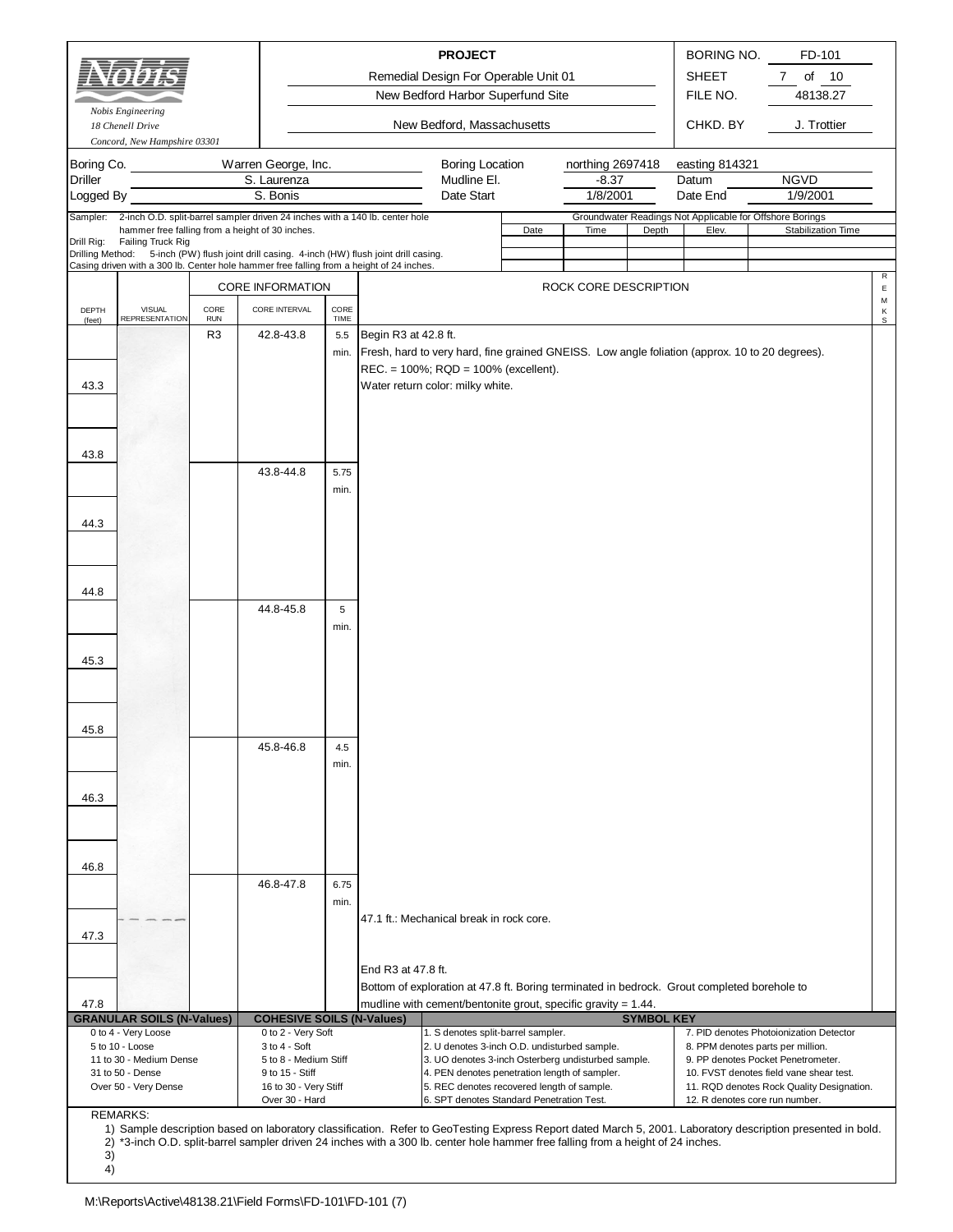| Nobis Engineering<br>18 Chenell Drive<br>Concord, New Hampshire 03301<br>Boring Co.<br><b>Driller</b><br>Logged By | Warren George, Inc.<br>S. Laurenza<br>S. Bonis                                                                                                                                                                                                                                                  | <b>PROJECT</b><br>Remedial Design For Operable Unit 01<br>New Bedford Harbor Superfund Site<br>New Bedford, Massachusetts<br><b>Boring Location</b><br>Mudline El.<br>Date Start |                   | northing 2697418<br>$-8.37$<br>1/8/2001                                                       |       | BORING NO.<br><b>SHEET</b><br>FILE NO.<br>CHKD. BY<br>easting 814321<br>Datum<br>Date End | FD-101<br>of<br>10<br>8<br>48138.27<br>J. Trottier<br><b>NGVD</b><br>1/9/2001 |
|--------------------------------------------------------------------------------------------------------------------|-------------------------------------------------------------------------------------------------------------------------------------------------------------------------------------------------------------------------------------------------------------------------------------------------|----------------------------------------------------------------------------------------------------------------------------------------------------------------------------------|-------------------|-----------------------------------------------------------------------------------------------|-------|-------------------------------------------------------------------------------------------|-------------------------------------------------------------------------------|
| Sampler:<br>hammer free falling from a height of 30 inches.                                                        | 2-inch O.D. split-barrel sampler driven 24 inches with a 140 lb. center hole                                                                                                                                                                                                                    |                                                                                                                                                                                  |                   |                                                                                               |       | Groundwater Readings Not Applicable for Offshore Borings                                  | <b>Stabilization Time</b>                                                     |
| Drill Rig:<br>Failing Truck Rig<br>Drilling Method:                                                                | 5-inch (PW) flush joint drill casing. 4-inch (HW) flush joint drill casing.                                                                                                                                                                                                                     |                                                                                                                                                                                  | Date              | Time                                                                                          | Depth | Elev.                                                                                     |                                                                               |
| Casing driven with a 300 lb. Center hole hammer free falling from a height of 24 inches.                           |                                                                                                                                                                                                                                                                                                 | ROCK CORE PICTURES                                                                                                                                                               |                   |                                                                                               |       |                                                                                           |                                                                               |
|                                                                                                                    |                                                                                                                                                                                                                                                                                                 |                                                                                                                                                                                  |                   |                                                                                               |       |                                                                                           |                                                                               |
|                                                                                                                    | 芝                                                                                                                                                                                                                                                                                               |                                                                                                                                                                                  |                   | $100 - 1001$<br>$R - 2$ REC = 100% R & D = 10<br>R-3 REC = 100% R Q D = 100<br>NEW BEDFORD HA |       |                                                                                           |                                                                               |
|                                                                                                                    |                                                                                                                                                                                                                                                                                                 | Core Runs R1 through R3                                                                                                                                                          |                   |                                                                                               |       |                                                                                           |                                                                               |
|                                                                                                                    | $R-3$<br>$REC = 100$ %                                                                                                                                                                                                                                                                          | $VgD - 10016$<br>$RQD = 100\%$ 423-47.8 ft.                                                                                                                                      | $27.6 - 42.6$ TT. |                                                                                               |       |                                                                                           |                                                                               |
|                                                                                                                    |                                                                                                                                                                                                                                                                                                 |                                                                                                                                                                                  |                   |                                                                                               |       |                                                                                           |                                                                               |
|                                                                                                                    |                                                                                                                                                                                                                                                                                                 |                                                                                                                                                                                  |                   |                                                                                               |       |                                                                                           |                                                                               |
|                                                                                                                    |                                                                                                                                                                                                                                                                                                 |                                                                                                                                                                                  |                   |                                                                                               |       |                                                                                           |                                                                               |
|                                                                                                                    | DFORD<br>HARBOR                                                                                                                                                                                                                                                                                 | 48138.27                                                                                                                                                                         |                   | $FD-101$                                                                                      |       |                                                                                           |                                                                               |
|                                                                                                                    |                                                                                                                                                                                                                                                                                                 | Core Runs R1 through R3                                                                                                                                                          |                   |                                                                                               |       |                                                                                           |                                                                               |
| <b>REMARKS:</b><br>3)<br>4)                                                                                        | 1) Sample description based on laboratory classification. Refer to GeoTesting Express Report dated March 5, 2001. Laboratory description presented in bold.<br>2) *3-inch O.D. split-barrel sampler driven 24 inches with a 300 lb. center hole hammer free falling from a height of 24 inches. |                                                                                                                                                                                  |                   |                                                                                               |       |                                                                                           |                                                                               |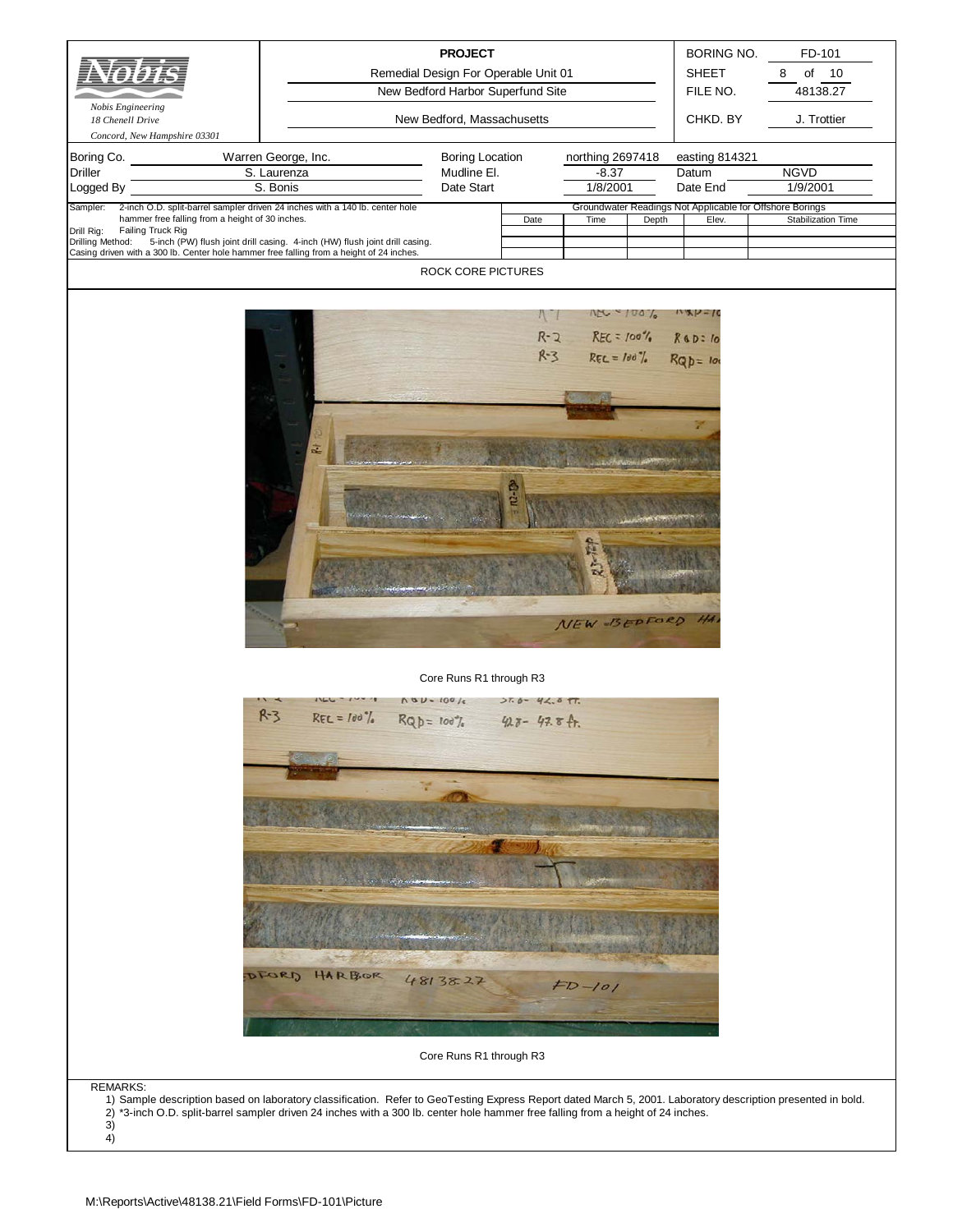| Nobis Engineering<br>18 Chenell Drive<br>Concord, New Hampshire 03301<br>Boring Co.      | Warren George, Inc.                                                                                                                                                                                                                                                                             | <b>PROJECT</b><br>Remedial Design For Operable Unit 01<br>New Bedford Harbor Superfund Site<br>New Bedford, Massachusetts<br><b>Boring Location</b> |      | northing 2697418 |       | BORING NO.<br><b>SHEET</b><br>FILE NO.<br>CHKD. BY<br>easting 814321 | FD-101<br>9<br>of<br>10<br>48138.27<br>J. Trottier |
|------------------------------------------------------------------------------------------|-------------------------------------------------------------------------------------------------------------------------------------------------------------------------------------------------------------------------------------------------------------------------------------------------|-----------------------------------------------------------------------------------------------------------------------------------------------------|------|------------------|-------|----------------------------------------------------------------------|----------------------------------------------------|
| <b>Driller</b>                                                                           | S. Laurenza                                                                                                                                                                                                                                                                                     | Mudline El.                                                                                                                                         |      | $-8.37$          |       | Datum                                                                | <b>NGVD</b>                                        |
| Logged By                                                                                | S. Bonis                                                                                                                                                                                                                                                                                        | Date Start                                                                                                                                          |      | 1/8/2001         |       | Date End                                                             | 1/9/2001                                           |
| Sampler:<br>hammer free falling from a height of 30 inches.                              | 2-inch O.D. split-barrel sampler driven 24 inches with a 140 lb. center hole                                                                                                                                                                                                                    |                                                                                                                                                     | Date | Time             | Depth | Groundwater Readings Not Applicable for Offshore Borings<br>Elev.    | <b>Stabilization Time</b>                          |
| Drill Rig:<br>Failing Truck Rig<br>Drilling Method:                                      | 5-inch (PW) flush joint drill casing. 4-inch (HW) flush joint drill casing.                                                                                                                                                                                                                     |                                                                                                                                                     |      |                  |       |                                                                      |                                                    |
| Casing driven with a 300 lb. Center hole hammer free falling from a height of 24 inches. |                                                                                                                                                                                                                                                                                                 | ROCK CORE PICTURES                                                                                                                                  |      |                  |       |                                                                      |                                                    |
|                                                                                          |                                                                                                                                                                                                                                                                                                 |                                                                                                                                                     |      | CDF D            |       |                                                                      |                                                    |
|                                                                                          |                                                                                                                                                                                                                                                                                                 | Core Runs R1 through R3                                                                                                                             |      |                  |       |                                                                      |                                                    |
|                                                                                          |                                                                                                                                                                                                                                                                                                 | $Box$ $102$<br>$O1 - O9 - O1$<br>Core Runs R1 through R3                                                                                            |      |                  |       |                                                                      |                                                    |
|                                                                                          |                                                                                                                                                                                                                                                                                                 |                                                                                                                                                     |      |                  |       |                                                                      |                                                    |
| <b>REMARKS:</b><br>3)<br>4)                                                              | 1) Sample description based on laboratory classification. Refer to GeoTesting Express Report dated March 5, 2001. Laboratory description presented in bold.<br>2) *3-inch O.D. split-barrel sampler driven 24 inches with a 300 lb. center hole hammer free falling from a height of 24 inches. |                                                                                                                                                     |      |                  |       |                                                                      |                                                    |